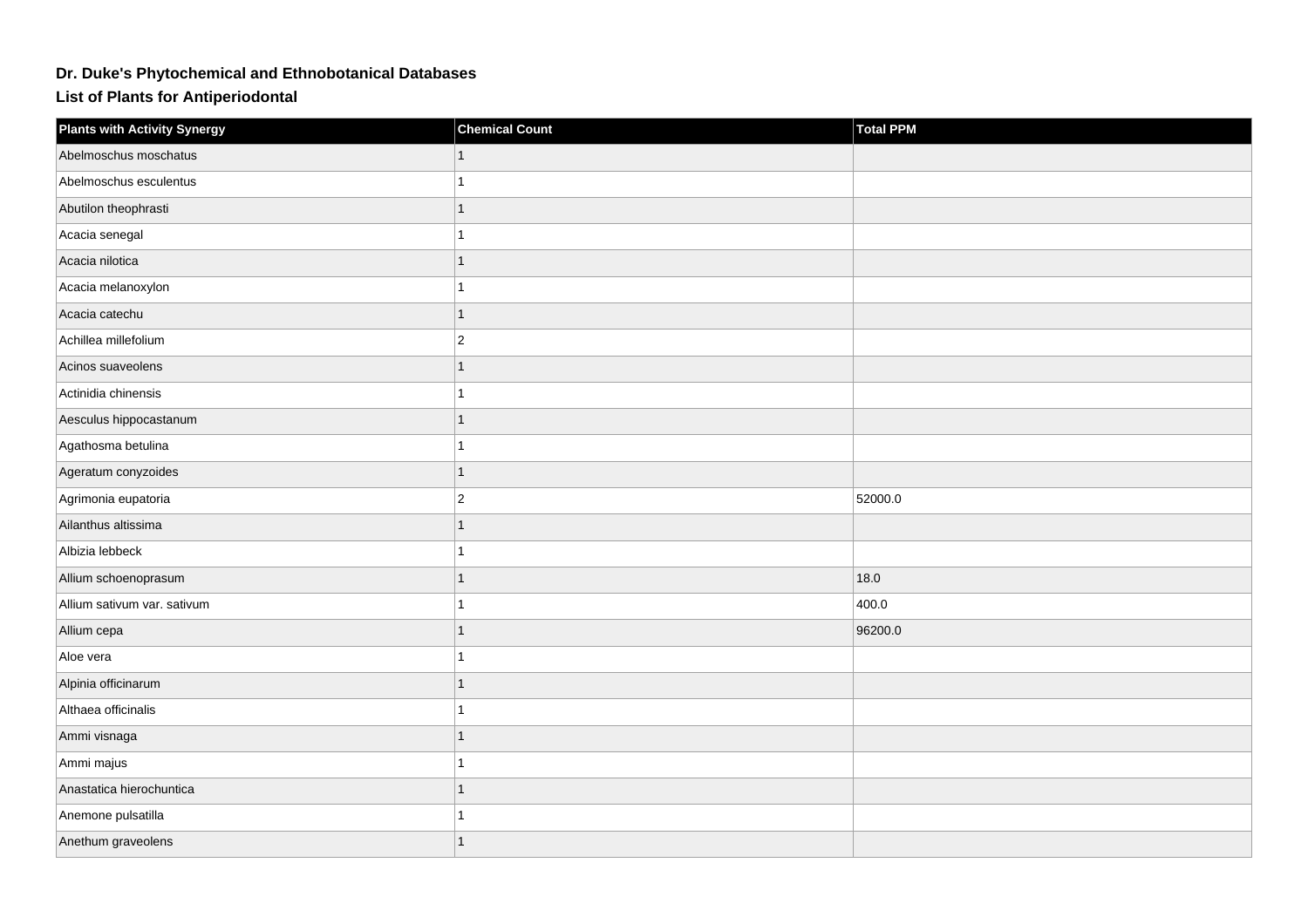| <b>Plants with Activity Synergy</b> | <b>Chemical Count</b> | Total PPM |
|-------------------------------------|-----------------------|-----------|
| Angelica sinensis                   | 1                     |           |
| Annona cherimola                    | 1                     |           |
| Anogeissus latifolia                | 1                     |           |
| Apium graveolens                    | 1                     |           |
| Arachis hypogaea                    | 1                     |           |
| Araucaria bidwillii                 | $\mathbf{1}$          |           |
| Arctostaphylos uva-ursi             | 1                     |           |
| Ardisia japonica                    | 1                     |           |
| Armoracia rusticana                 | 1                     |           |
| Artemisia dracunculus               | $\mathbf{1}$          |           |
| Artemisia annua                     | 1                     |           |
| Artocarpus altilis                  | $\mathbf{1}$          |           |
| Asimina triloba                     | $\overline{1}$        |           |
| Aspalathus linearis                 | $\mathbf{1}$          |           |
| Asparagus officinalis               | 1                     |           |
| Astragalus membranaceus             | $ 2\rangle$           |           |
| Avena sativa                        | $\overline{2}$        | 620.0     |
| Azadirachta indica                  | $\mathbf{1}$          | 2000.0    |
| Barosma betulina                    | $\overline{1}$        |           |
| Basella alba                        | 1                     |           |
| Berberis vulgaris                   | 1                     |           |
| Beta vulgaris                       | 1                     |           |
| Borago officinalis                  | 1                     |           |
| Brassica oleracea var. sabellica I. | 1                     | 100.0     |
| Brassica oleracea var. italica      | $\mathbf{1}$          |           |
| Brassica oleracea var. gemmifera    | 1                     | 50.0      |
| Brassica oleracea var. capitata I.  | $\overline{2}$        | 200.0     |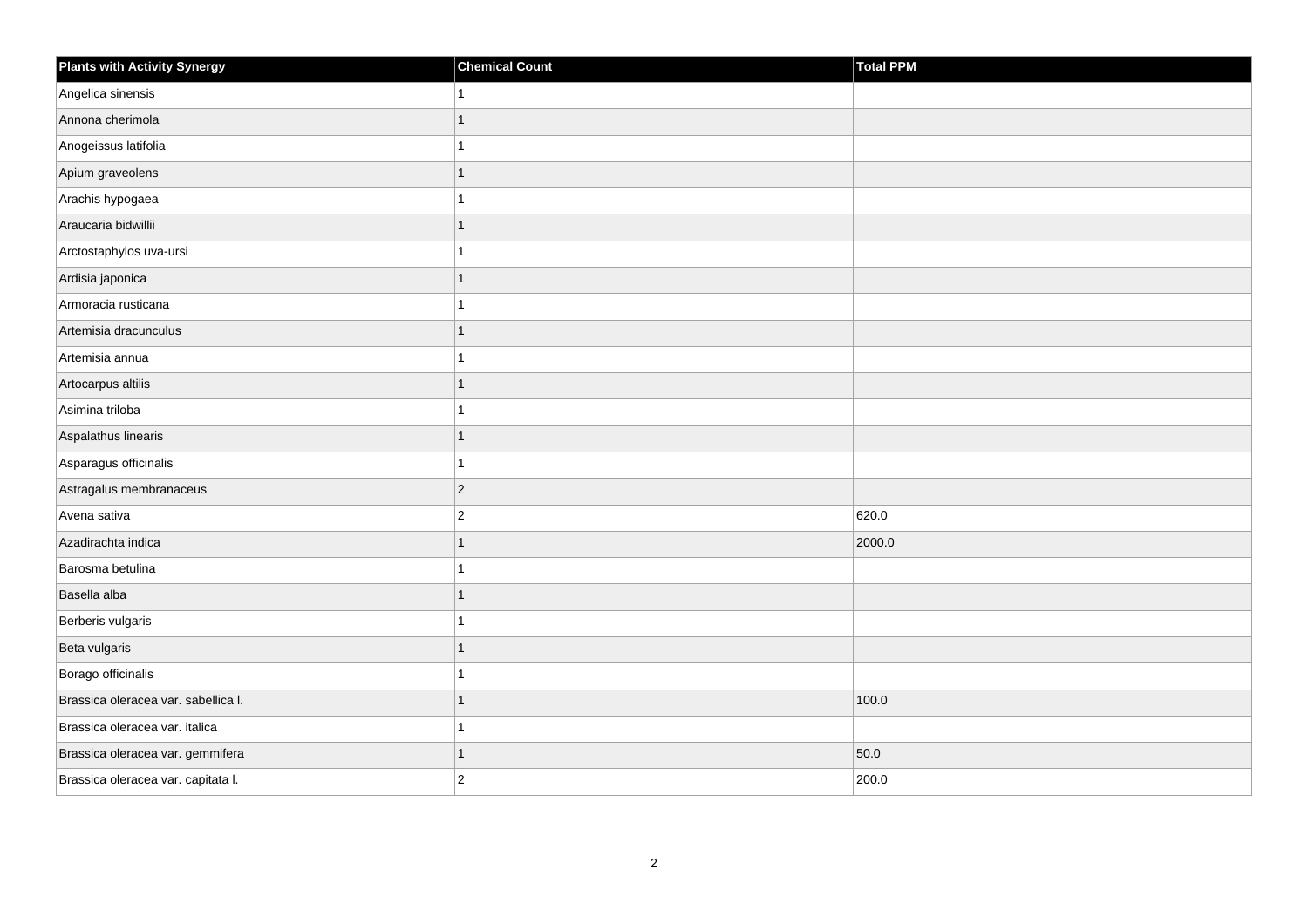| <b>Plants with Activity Synergy</b> | <b>Chemical Count</b> | Total PPM |
|-------------------------------------|-----------------------|-----------|
| Brassica oleracea var. botrytis I.  | 1                     | 12.0      |
| Brassica oleracea                   |                       | 40.0      |
| Caesalpinia pulcherrima             | 1                     |           |
| Calendula officinalis               | 1                     |           |
| Camellia sinensis                   | 1                     | 20000.0   |
| Camptotheca acuminata               | 1                     |           |
| Capparis spinosa                    | 1                     |           |
| Capsicum frutescens                 | 1                     | 126.0     |
| Carum carvi                         | 1                     |           |
| Carya illinoensis                   | 1                     |           |
| Castanea sativa                     | 1                     |           |
| Catharanthus roseus                 | $\overline{2}$        |           |
| Cedrus deodora                      | 1                     |           |
| Ceiba pentandra                     | 1                     |           |
| Centaurea cyanus                    | 1                     |           |
| Centaurea calcitrapa                | 1                     |           |
| Centella asiatica                   | 1                     |           |
| Ceratonia siliqua                   |                       |           |
| Cichorium intybus                   | 1                     |           |
| Cichorium endivia                   |                       |           |
| Cinnamomum verum                    | 1                     |           |
| Cinnamomum sieboldii                | 1                     |           |
| Cinnamomum camphora                 | 1                     |           |
| Citrullus lanatus                   |                       |           |
| Citrus sinensis                     | 1                     |           |
| Citrus paradisi                     |                       |           |
| Citrus limon                        | 1                     |           |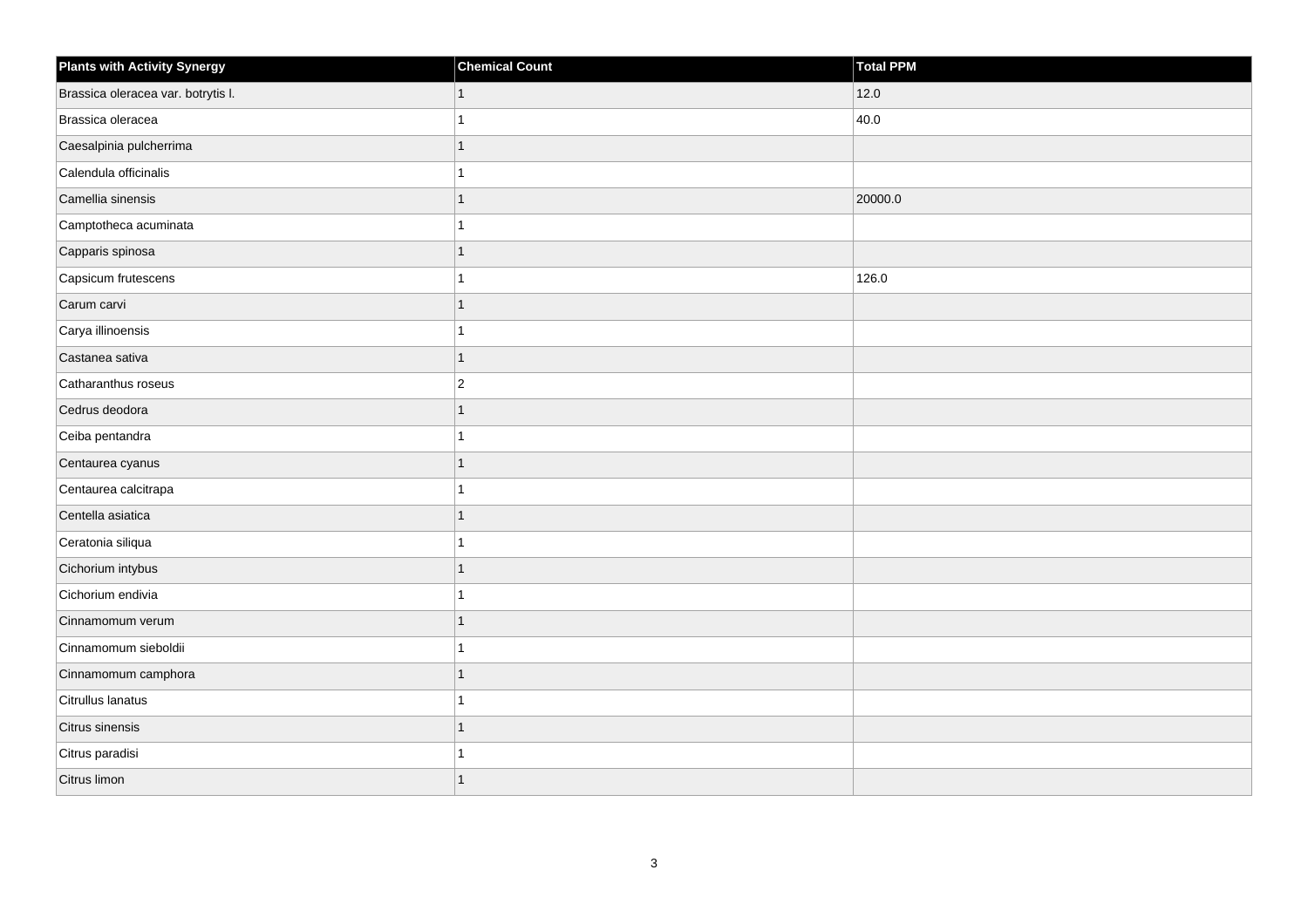| <b>Plants with Activity Synergy</b> | <b>Chemical Count</b> | Total PPM |
|-------------------------------------|-----------------------|-----------|
| Commiphora wightii                  |                       |           |
| Consolida ajacis                    | 1                     |           |
| Coriandrum sativum                  |                       |           |
| Coriaria thymifolia                 | 1                     |           |
| Coriaria myrtifolia                 |                       |           |
| Cornus mas                          | 1                     |           |
| Cornus florida                      |                       |           |
| Corylus avellana                    | 1                     |           |
| Crataegus rhipidophylla             | $\overline{c}$        |           |
| Crataegus monogyna                  | $\overline{2}$        |           |
| Crataegus laevigata                 | 3                     |           |
| Crataegus cuneata                   | 1                     |           |
| Crocus sativus                      | $\overline{c}$        |           |
| Croton lechleri                     | 1                     |           |
| Cucurbita pepo                      |                       |           |
| Curcuma longa                       | 1                     |           |
| Cyamopsis tetragonoloba             |                       |           |
| Cymbopogon citratus                 |                       |           |
| Cynara cardunculus                  | 1                     |           |
| Cytisus scoparius                   | 1                     |           |
| Daucus carota                       |                       |           |
| Diospyros virginiana                | 1                     |           |
| Dodonaea viscosa                    |                       |           |
| Drimys winteri                      |                       |           |
| Echinacea spp                       | 1                     |           |
| Echinacea purpurea                  |                       |           |
| Echinacea angustifolia              |                       |           |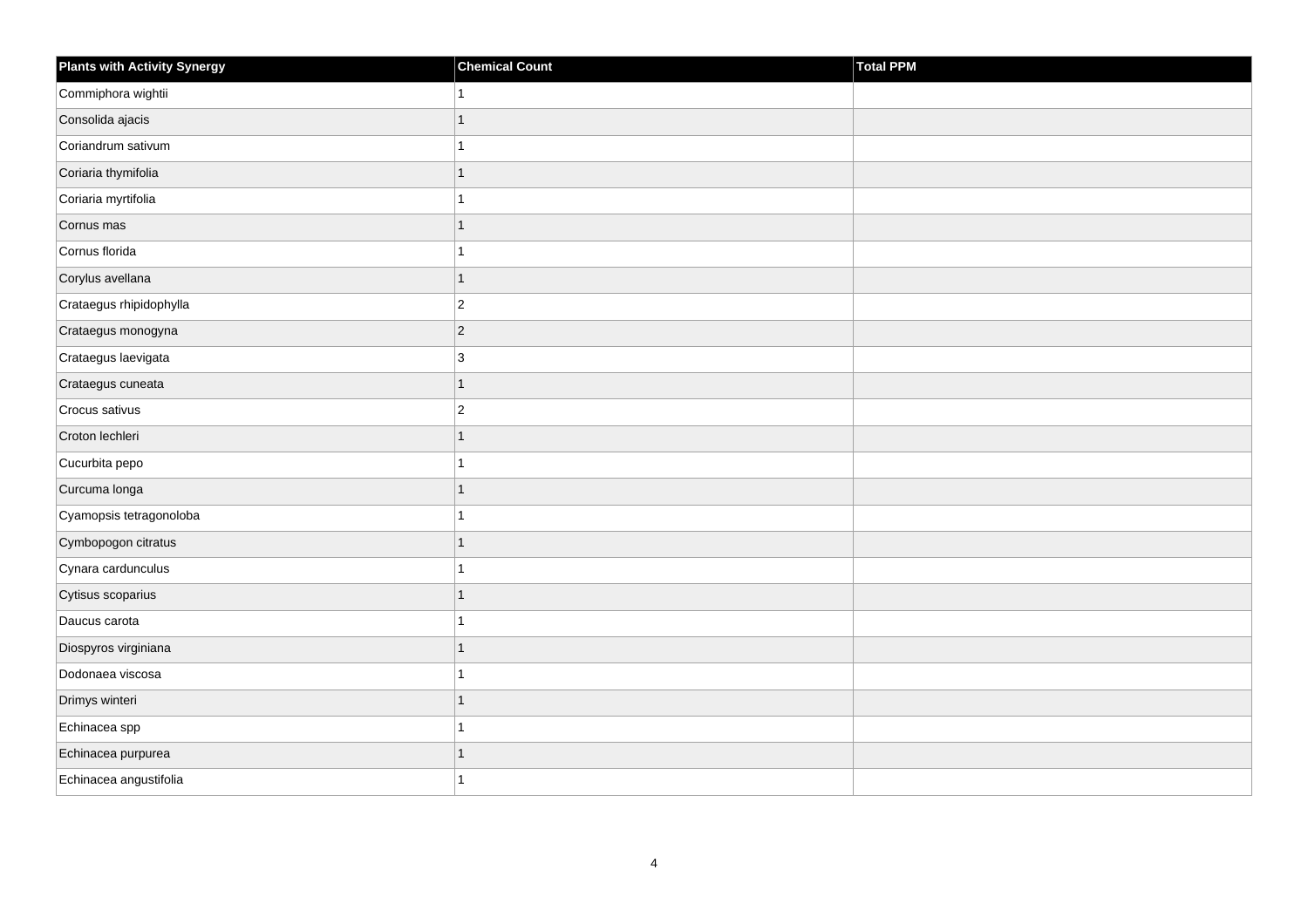| <b>Plants with Activity Synergy</b> | <b>Chemical Count</b> | <b>Total PPM</b> |
|-------------------------------------|-----------------------|------------------|
| Elaeagnus angustifolia              | $\overline{c}$        |                  |
| Equisetum arvense                   | 1                     |                  |
| Eriobotrya japonica                 | 1                     |                  |
| Eucalyptus globulus                 | 1                     |                  |
| Eucommia ulmoides                   | $\overline{1}$        |                  |
| Eupatorium perfoliatum              | 1                     |                  |
| Euphorbia lathyris                  | $\mathbf{1}$          |                  |
| Euphorbia hirta                     | 1                     |                  |
| Euphrasia officinalis               | $\overline{1}$        |                  |
| Fagopyrum esculentum                | $\overline{2}$        |                  |
| Ficus carica                        | 1                     |                  |
| Filipendula ulmaria                 | 1                     |                  |
| Foeniculum vulgare                  | $\mathbf{1}$          |                  |
| Forsythia suspensa                  | 1                     |                  |
| Fragaria spp                        | $\overline{c}$        |                  |
| Frangula alnus                      | 1                     |                  |
| Galega officinalis                  | 1                     |                  |
| Geranium thunbergii                 | 1                     |                  |
| Ginkgo biloba                       | $\overline{c}$        |                  |
| Glycine max                         | 1                     |                  |
| Glycyrrhiza uralensis               | 1                     |                  |
| Glycyrrhiza glabra                  | 1                     |                  |
| Gossypium sp                        | $\overline{c}$        | 80.0             |
| Guazuma tomentosa                   | 1                     |                  |
| Haematoxylum campechianum           | $\overline{1}$        |                  |
| Hamamelis virginiana                | 1                     |                  |
| Helianthus annuus                   | $\overline{1}$        | 1220.0           |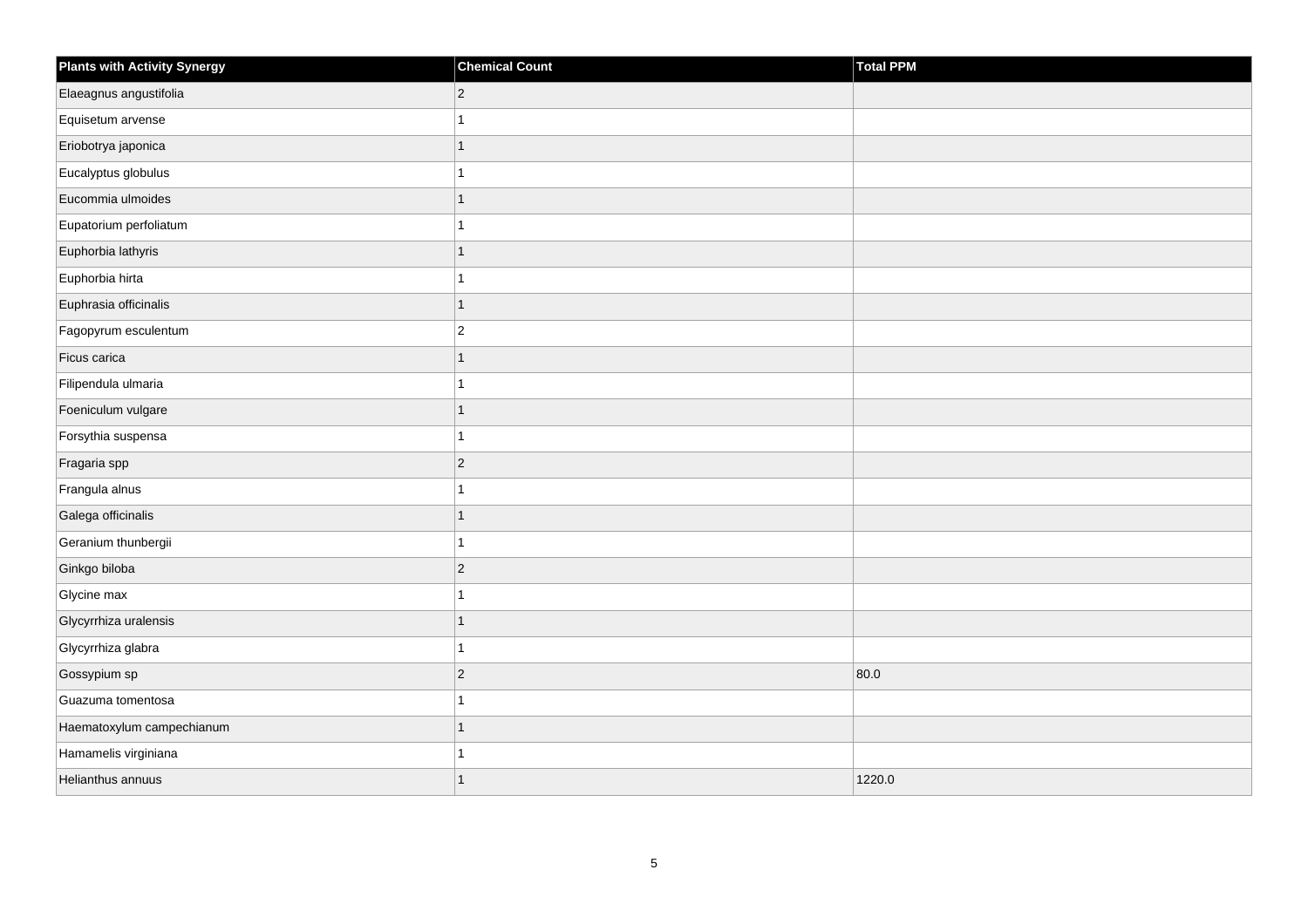| <b>Plants with Activity Synergy</b> | <b>Chemical Count</b> | Total PPM |
|-------------------------------------|-----------------------|-----------|
| Hibiscus sabdariffa                 | 1                     |           |
| Hibiscus rosa-sinensis              | $\mathbf{1}$          |           |
| Hippophae rhamnoides                | 1                     |           |
| Holarrhena pubescens                | 1                     |           |
| Hordeum vulgare                     | $ 2\rangle$           |           |
| Houttuynia cordata                  | $\mathbf{1}$          |           |
| Humulus lupulus                     | $ 2\rangle$           |           |
| Hydrangea arborescens               | $\mathbf{1}$          |           |
| Hypericum perforatum                | $\vert$ 2             |           |
| Illicium verum                      | $\overline{1}$        |           |
| Inula helenium                      | 1                     |           |
| Ipomoea batatas                     | 1                     |           |
| Isatis tinctoria                    | $\mathbf{1}$          |           |
| Juglans regia                       | $ 2\rangle$           |           |
| Juglans nigra                       | $\mathbf{1}$          |           |
| Juniperus communis                  | 1                     |           |
| Kalanchoe spathulata                | 1                     |           |
| Kalanchoe pinnata                   | $\overline{1}$        |           |
| Krameria triandra                   | $\mathbf{1}$          |           |
| Lactuca sativa                      | $\mathbf{1}$          |           |
| Laurus nobilis                      | $\overline{2}$        |           |
| Ledum palustre                      | 1                     |           |
| Lens culinaris                      | 1                     |           |
| Leonurus cardiaca                   | $ 2\rangle$           |           |
| Ligustrum lucidum                   | 1                     |           |
| Ligustrum japonicum                 | 1                     |           |
| Lippia dulcis                       | 1                     |           |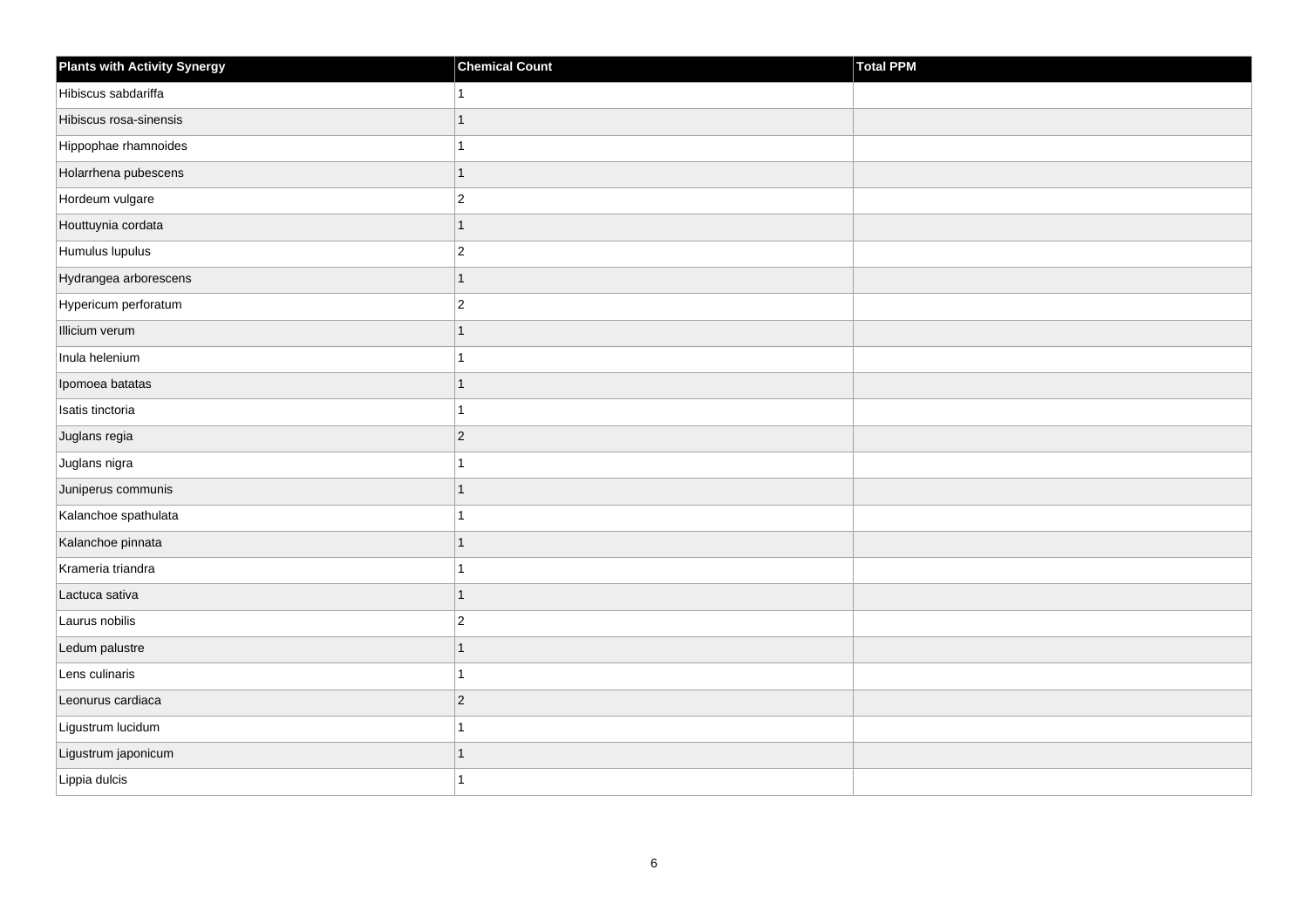| <b>Plants with Activity Synergy</b> | <b>Chemical Count</b> | Total PPM |
|-------------------------------------|-----------------------|-----------|
| Ludwigia perennis                   | 1                     |           |
| Ludwigia adscendens                 |                       |           |
| Lycium chinense                     |                       |           |
| Lycopersicon esculentum             |                       |           |
| Maclura pomifera                    | 1                     |           |
| Magnolia officinalis                |                       |           |
| Magnolia kobus                      |                       |           |
| Magnolia denudata                   |                       |           |
| Malus domestica                     |                       | 526.0     |
| Malva sylvestris                    |                       |           |
| Mangifera indica                    |                       |           |
| Maranta arundinacea                 |                       |           |
| Marrubium vulgare                   | 1                     |           |
| Matricaria recutita                 |                       |           |
| Medicago sativa                     | $ 2\rangle$           |           |
| Melia azedarach                     | $\overline{2}$        |           |
| Melilotus officinalis               |                       |           |
| Menyanthes trifoliata               | $\overline{c}$        |           |
| Moringa oleifera                    | 1                     |           |
| Morus alba                          |                       |           |
| Musa x paradisiaca                  | $\overline{c}$        |           |
| Myristica fragrans                  |                       |           |
| Nelumbo nucifera                    |                       |           |
| Nerium oleander                     |                       |           |
| Nicotiana tabacum                   | 1                     |           |
| Ocimum basilicum                    |                       |           |
| Oenothera biennis                   | 1                     | 414000.0  |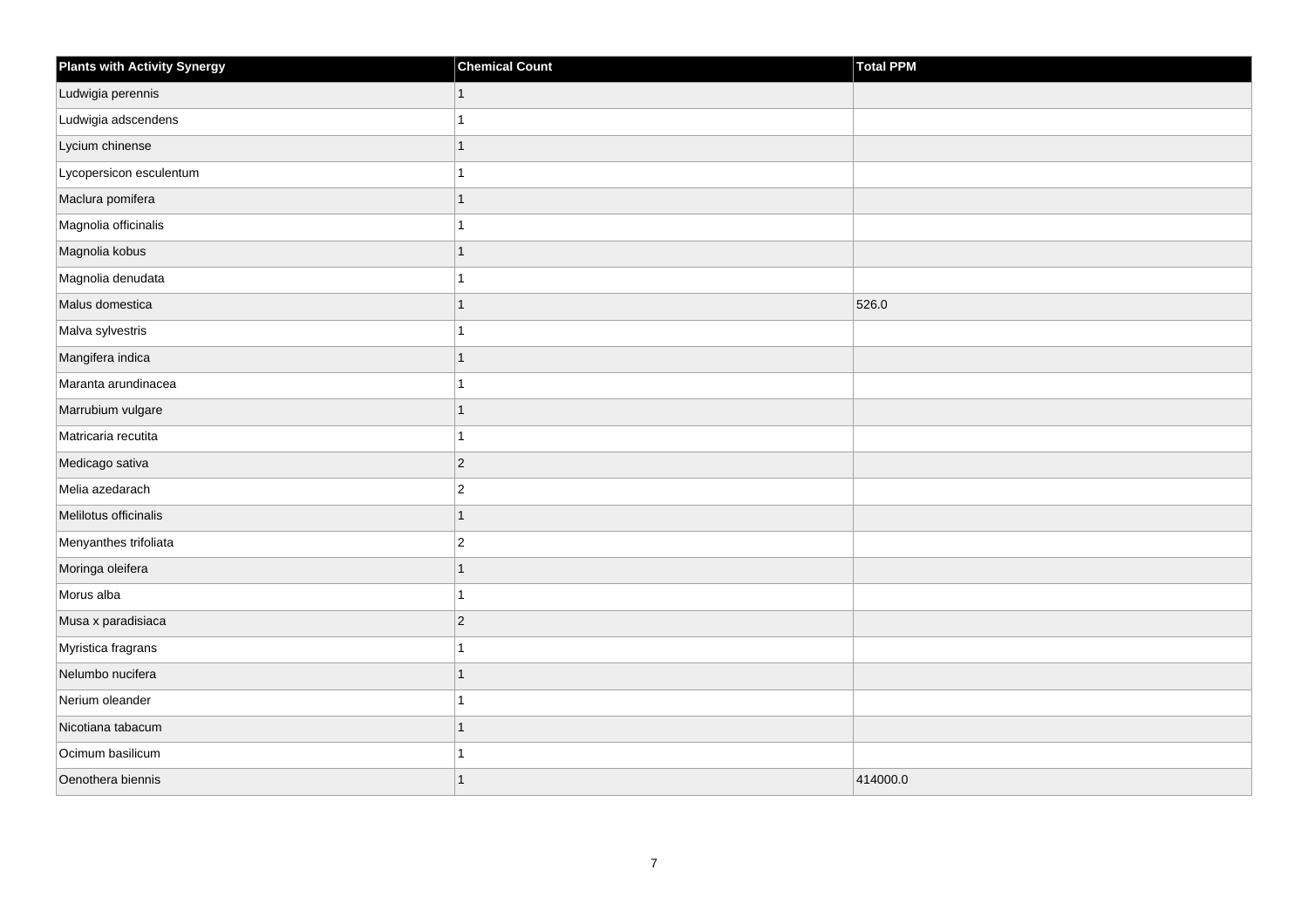| <b>Plants with Activity Synergy</b> | <b>Chemical Count</b> | Total PPM |
|-------------------------------------|-----------------------|-----------|
| Olea europaea                       | $\overline{2}$        |           |
| Ononis spinosa                      | $\overline{1}$        |           |
| Origanum vulgare                    | 1                     |           |
| Paeonia suffruticosa                | $\overline{1}$        |           |
| Paeonia moutan                      | 1                     |           |
| Paeonia lactiflora                  | $\overline{1}$        |           |
| Panax quinquefolius                 | 1                     |           |
| Panax notoginseng                   | $\overline{1}$        |           |
| Panax ginseng                       | 1                     |           |
| Passiflora incarnata                | $\overline{1}$        |           |
| Pastinaca sativa                    | 1                     |           |
| Perilla frutescens                  | $\overline{1}$        |           |
| Persea americana                    | 3                     |           |
| Petasites hybridus                  | $\overline{1}$        |           |
| Petroselinum crispum                | 1                     |           |
| Phoenix dactylifera                 | $\mathbf{1}$          |           |
| Phyllanthus niruri                  | 1                     |           |
| Phyllanthus emblica                 | 1                     |           |
| Pimenta dioica                      | $\overline{1}$        |           |
| Pimpinella anisum                   | $\overline{1}$        |           |
| Pinus sylvestris                    | 1                     |           |
| Pinus mugo                          | $\overline{1}$        |           |
| Piper nigrum                        | 1                     |           |
| Pistacia lentiscus                  | 1                     |           |
| Plumeria acutifolia                 | 1                     |           |
| Podophyllum pleianthum              | 1                     |           |
| Podophyllum peltatum                | 1                     | 100000.0  |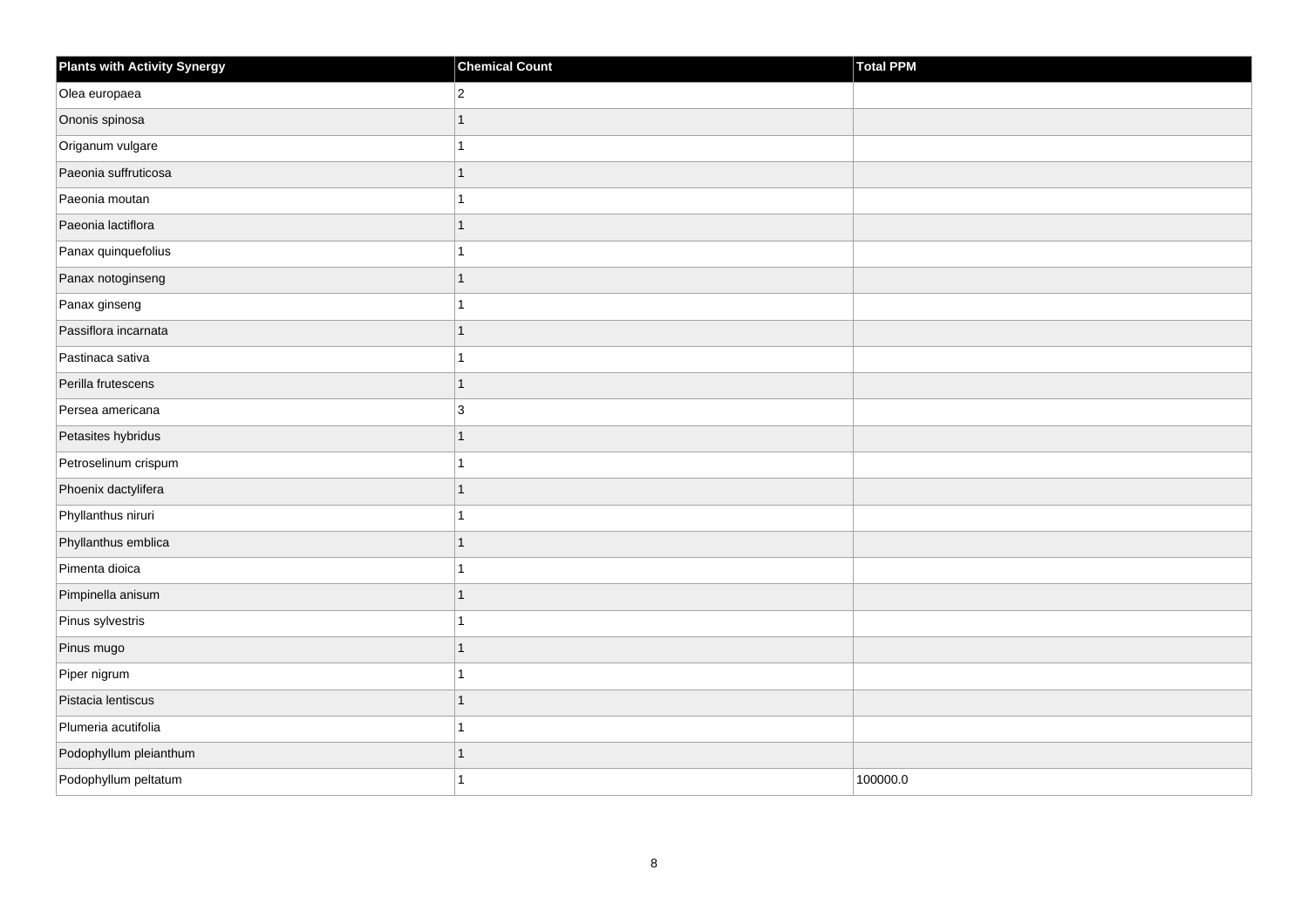| <b>Plants with Activity Synergy</b> | <b>Chemical Count</b> | Total PPM |
|-------------------------------------|-----------------------|-----------|
| Podophyllum hexandrum               |                       |           |
| Polygonum hydropiperoides           |                       |           |
| Polygonum hydropiper                | 1                     |           |
| Polygonum aviculare                 | $\overline{2}$        |           |
| Populus tacamahacca                 | 1                     |           |
| Prosopis juliflora                  |                       |           |
| Prunella vulgaris                   | 1                     |           |
| Prunus spinosa                      |                       |           |
| Prunus serotina                     |                       |           |
| Prunus persica                      |                       |           |
| Prunus laurocerasus                 | 1                     |           |
| Prunus dulcis                       | $\overline{c}$        |           |
| Prunus domestica                    | 1                     |           |
| Prunus cerasus                      |                       |           |
| Prunus armeniaca                    | $\overline{2}$        |           |
| Psidium guajava                     |                       |           |
| Psidium cattleianum                 |                       |           |
| Pteridium aquilinum                 |                       |           |
| Pueraria montana                    | $\overline{1}$        |           |
| Punica granatum                     | 3                     |           |
| Pyrus communis                      | $\overline{c}$        | 56.0      |
| Quercus velutina                    |                       |           |
| Quercus rubra                       |                       |           |
| Quercus robur                       | $\overline{2}$        |           |
| Quercus infectoria                  | $\overline{1}$        |           |
| Quercus alba                        | $\overline{2}$        |           |
| Rhododendron dauricum               | 1                     |           |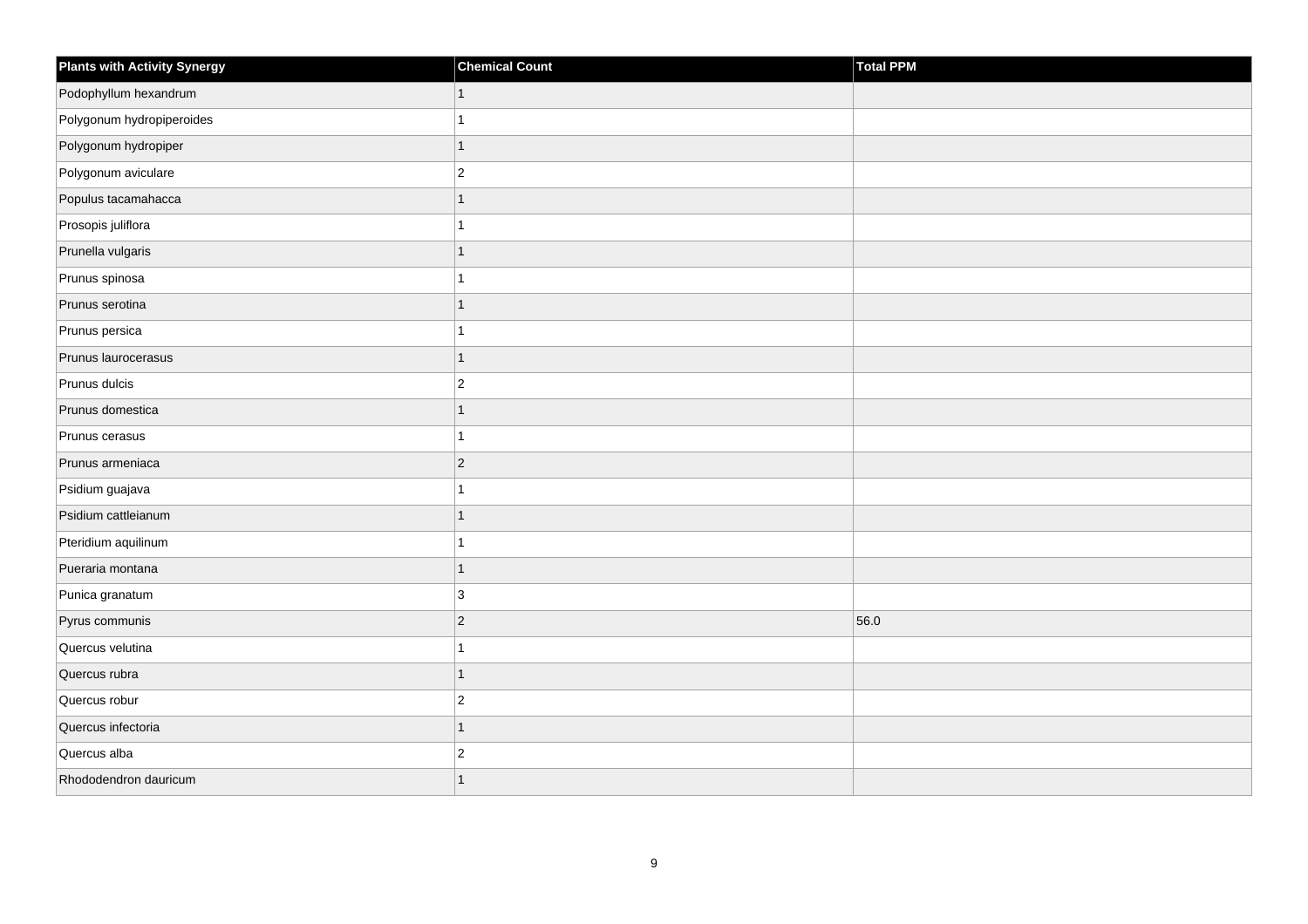| <b>Plants with Activity Synergy</b> | <b>Chemical Count</b> | Total PPM |
|-------------------------------------|-----------------------|-----------|
| Rhus toxicodendron                  |                       |           |
| Rhus coriaria                       | 1                     |           |
| Ribes nigrum                        |                       |           |
| Ricinus communis                    |                       |           |
| Rosa spp                            |                       |           |
| Rosa damascena                      |                       |           |
| Rosa canina                         |                       |           |
| Rubus idaeus                        | 1                     |           |
| Rumex crispus                       |                       |           |
| Rumex acetosa                       |                       |           |
| Ruta graveolens                     |                       |           |
| Salix alba                          | $ 2\rangle$           |           |
| Salvia officinalis                  |                       |           |
| Sambucus nigra                      | $\mathbf 1$           |           |
| Sambucus canadensis                 |                       |           |
| Sanguisorba officinalis             |                       |           |
| Sanguisorba minor                   |                       |           |
| Santolina chamaecyparissus          |                       |           |
| Schinus terebinthifolius            |                       |           |
| Schinus molle                       |                       |           |
| Senna occidentalis                  |                       |           |
| Sesamum indicum                     | 1                     |           |
| Silybum marianum                    |                       |           |
| Solanum tuberosum                   | $ 2\rangle$           |           |
| Solidago virgaurea                  |                       |           |
| Solidago gigantea                   |                       |           |
| Sophora japonica                    |                       |           |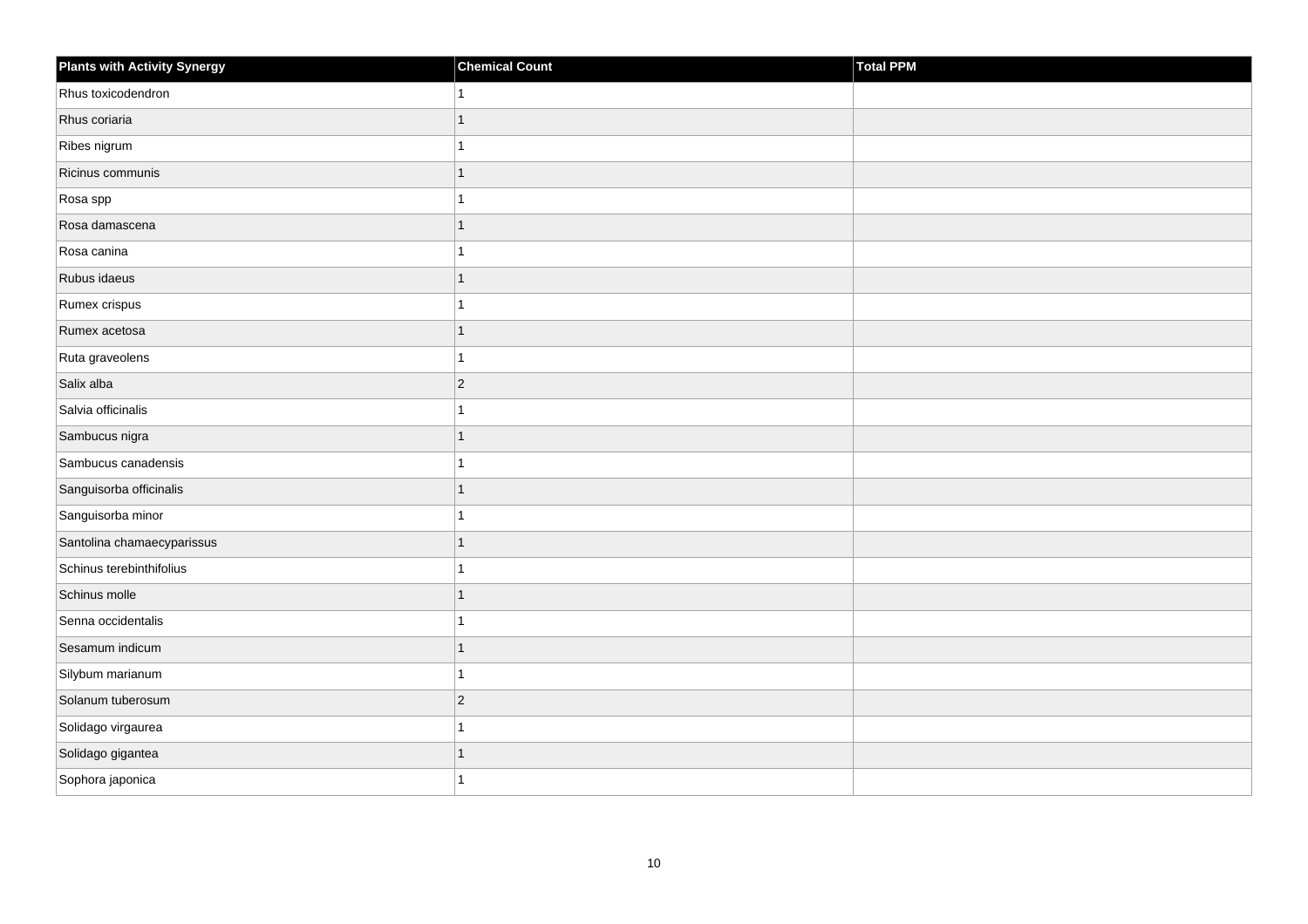| <b>Plants with Activity Synergy</b> | <b>Chemical Count</b> | <b>Total PPM</b> |
|-------------------------------------|-----------------------|------------------|
| Sorbus aucubaria                    | $\mathbf{1}$          |                  |
| Spartium junceum                    | 1                     |                  |
| Spinacia oleracea                   | $\overline{c}$        | 38.0             |
| Syzygium aromaticum                 | 1                     |                  |
| Tabebuia impetiginosa               | 1                     |                  |
| Tagetes patula                      | 1                     |                  |
| Tagetes minuta                      | $\mathbf{1}$          |                  |
| Tanacetum vulgare                   | 1                     |                  |
| Taraxacum officinale                | $\overline{1}$        |                  |
| Terminalia ivorensis                | 1                     |                  |
| Terminalia chebula                  | $\overline{1}$        |                  |
| Terminalia catappa                  | 1                     |                  |
| Teucrium scordium                   | $\overline{1}$        |                  |
| Teucrium montanum                   | 1                     |                  |
| Teucrium botrys                     | $\overline{1}$        |                  |
| Theobroma cacao                     | $\overline{c}$        |                  |
| Thespesia populnea                  | 1                     |                  |
| Thevetia peruviana                  | 1                     |                  |
| Tilia sp.                           | $\overline{1}$        |                  |
| Tribulus terrestris                 | 1                     |                  |
| Tridax procumbens                   | $\mathbf{1}$          |                  |
| Trifolium pratense                  | $\overline{c}$        |                  |
| Trigonella foenum-graecum           | $\overline{c}$        |                  |
| Triticum aestivum                   | 1                     |                  |
| Tussilago farfara                   | $\overline{1}$        |                  |
| Uncaria catechu                     |                       |                  |
| Urginea maritima                    | $\overline{1}$        |                  |